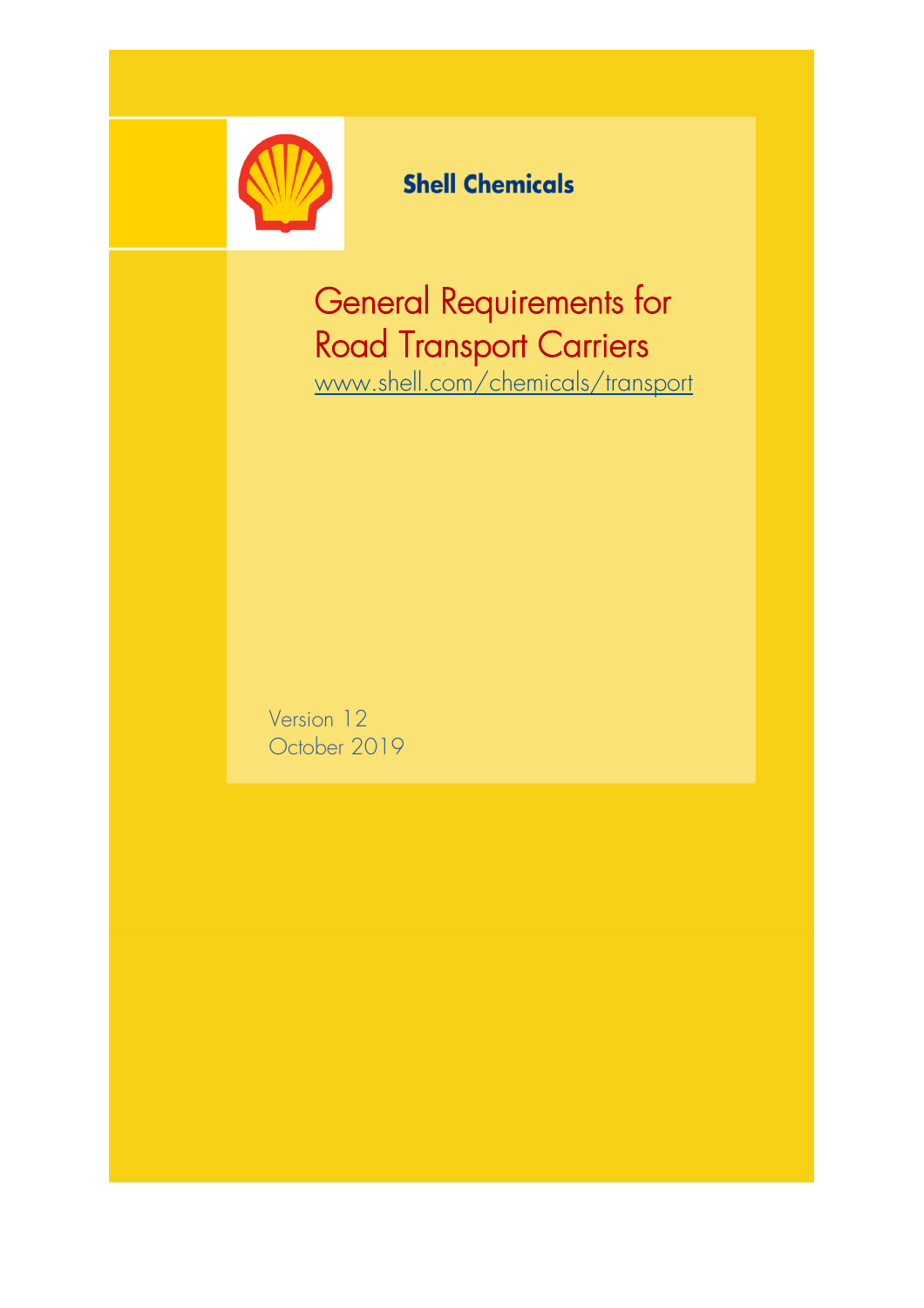## General Requirements for Road Transport Carriers

Definition "Road Tank": Transport vehicles with tank vessel /demountable or not demountable containers

Carriers collecting product from or delivering product to, any of the Shell Chemicals companies (collectively "Shell") at a location owned by Shell or its affiliates ("Shell Location") or by a third party ("Third Party Location"), e.g. storage terminals, must meet and abide by the general HSSE requirements in this document (the "General Requirements"). "Carriers" used in this document means any or all of the following collectively as the context requires: the entity contracted by Shell, Shell's customer or Shell's supplier to transport product to or from the Shell Location or Third Party Location ("Carrier company"), subcontractors of such entity or their subcontractors, and the respective personnel of such entity or subcontractors.

In addition to complying with the General Requirements, Carriers also must comply with any Site Specific Requirements imposed by the Shell Location or Third Party Location and applicable law where product will be collected or unloaded ("Site Specific Requirements"). Information on Site Specific Requirements for Shell Locations can be accessed via this link [http://www.shell.com/businesscustomers/chemicals/safe-product- handling-and-transportation/on-site-collectionrequirements.html]. For Site Specific Requirements of Third Party Locations, please always contact the Third Party Location directly. Customers purchasing product from and suppliers supplying product to Shell must ensure that their Carriers comply with

The relevant Shell Location or Third Party Location reserves the right to reject any means of transport presented for loading or discharge when the condition of the equipment, standard of maintenance, lack of necessary equipment or (insufficiently qualified) staff would constitute an unacceptable hazard or in the event of noncompliance with the applicable law, the General Requirements and/or Site Specific Requirements.

the General Requirements, the Site Specific Requirements and the applicable law.

Customer and/or Supplier are solely responsible for advising their Carriers that access to Shell Locations and Third Party Location is conditioned upon compliance with the General Requirements, any Site Specific Requirements and the applicable law.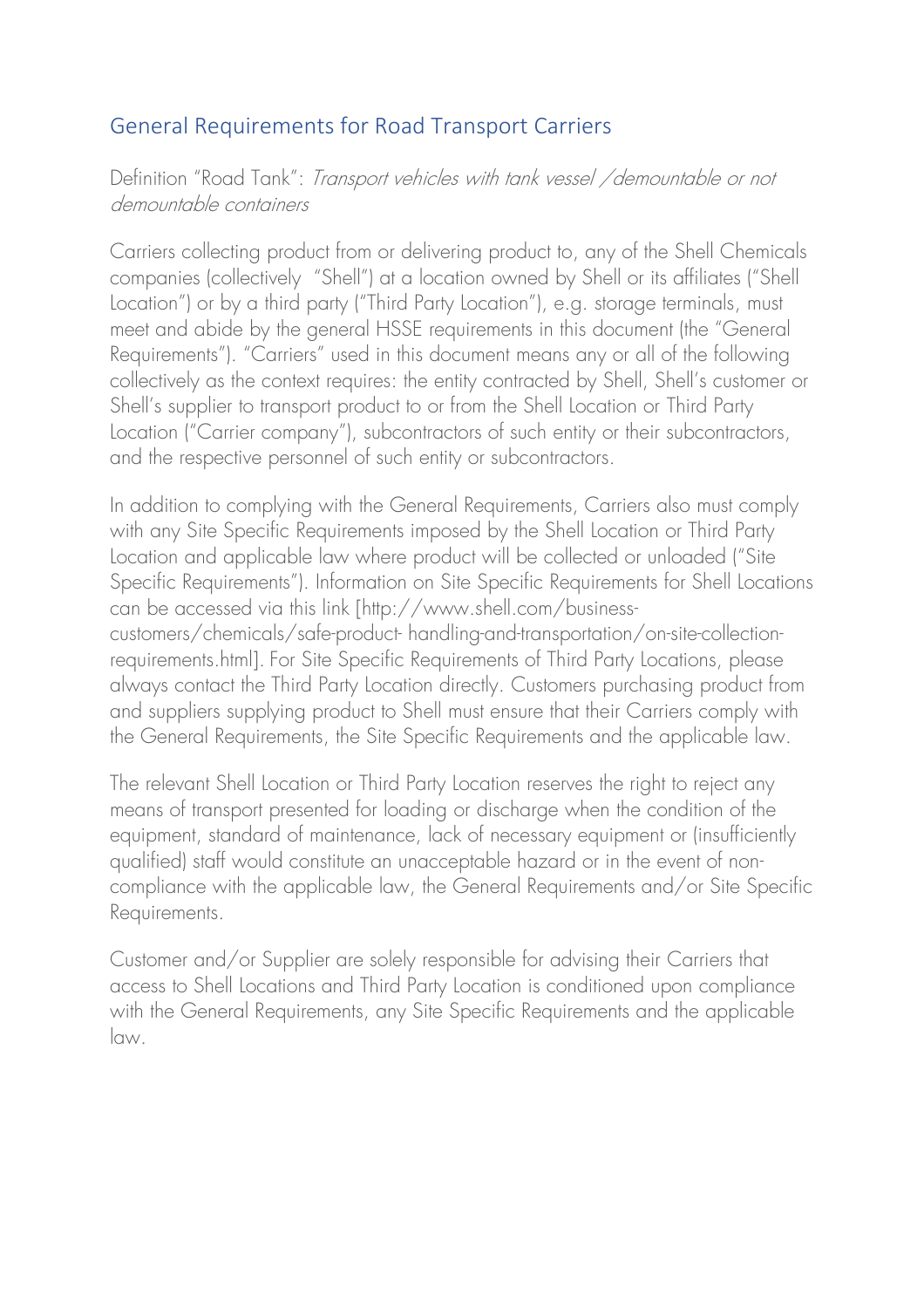## 1. General Requirements

#### General Requirement 1: Life Saving Rules

All Carriers must comply with the12 Life-Saving Rules, these are:

- Work with a valid work permit when required
- Conduct gas tests when required
- Verify isolation before work begins and use the specified life protecting equipment
- Obtain authorization before entering a confined space
- Obtain authorization before overriding or disabling safety critical equipment
- Protect yourself against a fall when working at height
- Do not walk under a suspended load
- Do not smoke outside designated smoking areas
- No alcohol or drugs while working or driving
- While driving, do not use your phone and do not exceed speed limits
- Wear your seat belt; and
- **•** Follow prescribed Journey Management Plan

General Requirement 2: Drugs and Alcohol Policy

It is prohibited to light a fire, to possess alcohol and/or drugs on site, to bring in passengers or to record videos or take photographs at any Shell Location.

#### General Requirement 3: Communication

Carriers must be able to communicate with staff at the Shell Location or Third Party Location (as the case may be) in English and/or the most widely used official language of the country where such location is.

### General Requirement 4: Entrance

Carriers must always report at the gate or site entrance and ask for site inductions. These site inductions may include, but are not limited to, emergency procedures, site safety orientation/training, required PPE, parking restrictions, route to loading or unloading point, general information such as the prohibition of smoking, alcohol and drugs, prohibition of the use of mobile phones, driving speed limits etc., or any other site procedures. Carriers must always comply with instructions. Carriers must witness the whole unloading/loading activity, unless Site Specific Requirements stipulate otherwise.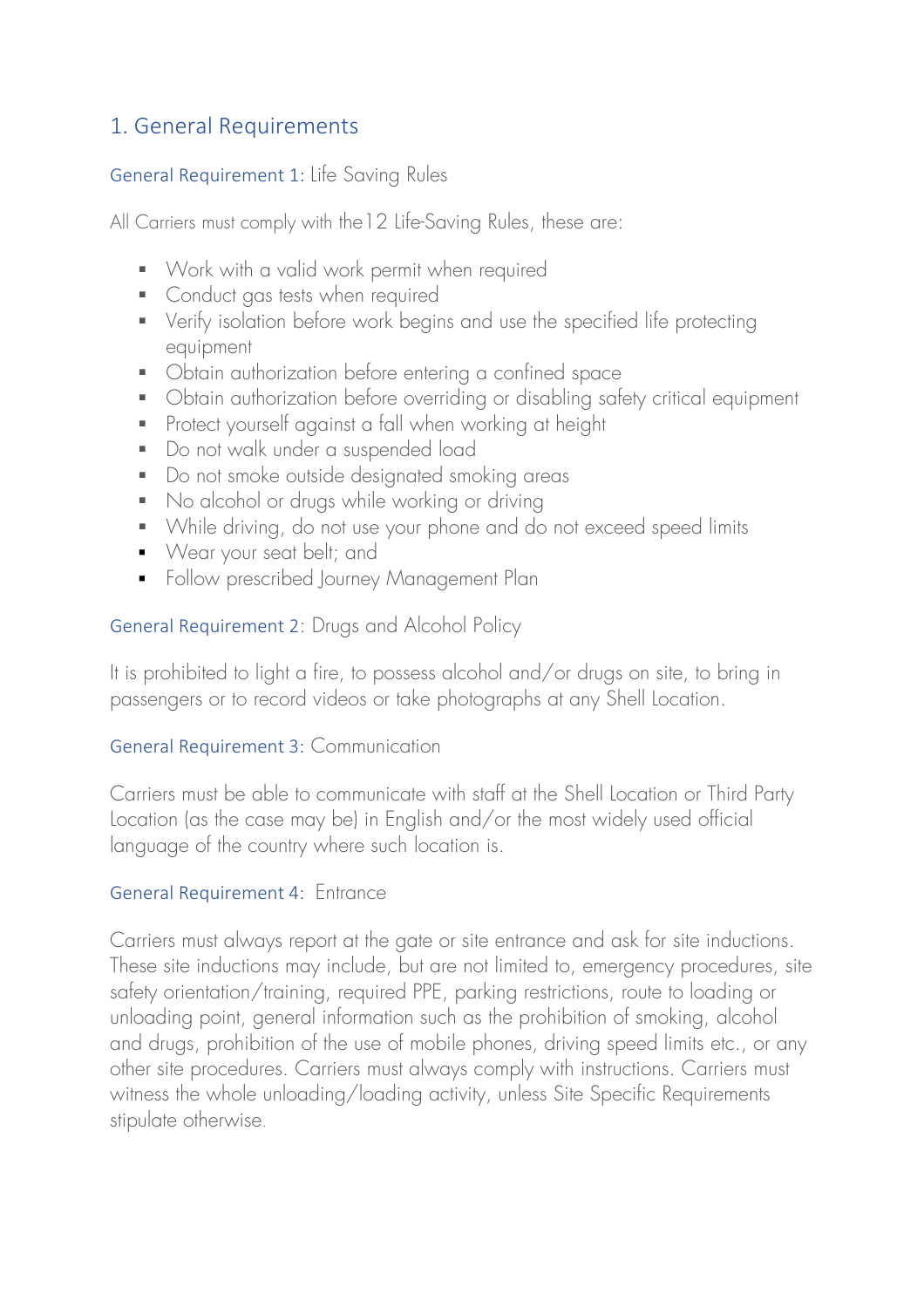#### General Requirement 5: Instructions

After reporting to the gate or site entrance and receiving site induction, Carriers must proceed to the unloading/loading area and park any Transport vehicles with tank vessel /demountable or not demountable containers (collectively "Road Tank") according to site instructions. Additionally, Carriers must always take the necessary precautions to prevent any movement of Road Tanks during loading/unloading.

Carriers are responsible for their own protection and must wear all necessary personal protective equipment to mitigate product and other site specific hazards as mandated by law and Site Specific Requirements. This may include but is not limited to helmet, goggles or safety spectacles with side protection, rubber gloves, suitable footwear (e.g. non-slip soles and steel toe caps) or flame-retardant protective clothing. The personal protective equipment must be available on the transport vehicles.

Carriers must carry an adequate supply of numerals and plates for hazard placarding purposes, and it is their responsibility to apply said numerals and hazard labels / placards as mandated by law.

#### General Requirement 6: Road transport requirements

Road Tank sent to a Shell Location or Third Party Location for product collection or delivery may be subjected to close inspection by personnel at the Shell Location or Third Party Location. Should it be determined that a Road Tank, or its accompanying equipment ( e.g. hoses, valves, pump) is defective or non-compliant with the General Requirements, the applicable law or Site Specific Requirements in any respect it will be rejected.

Carriers must operate to good professional standards, competence and safety performance.

General Requirement 7: Equipment and Road Tanks requirements

No loaded Road Tanks will be permitted to leave a Shell Location or Third Party Location until it is properly hazard placarded.

Road Tanks must be suitable for the product(s) being transported and meet all requirements as mandated by law.

Carriers must ensure that the Road Tanks are fit for purpose and in good condition.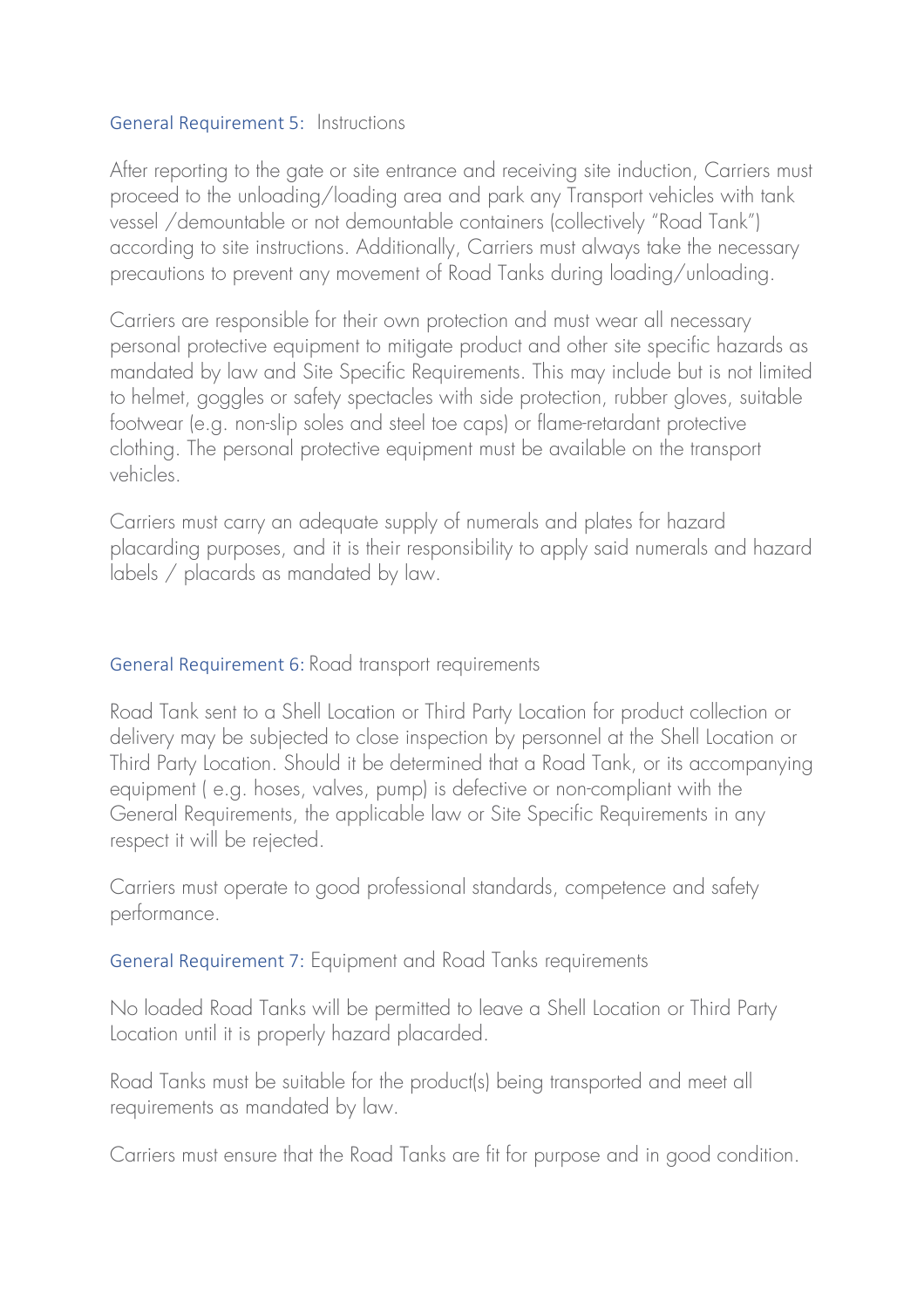Carriers' equipment inspection and maintenance program must have been reviewed and found to be fit for purpose by the employing customer/supplier.

Road Tanks must be clean, dry and free from odor or if they had been used for a prior cargo, that prior cargo must be of the same product that will be loaded at the Shell Location or Third Party Location.

Road Tanks cleanliness and fitness for transport is the sole and exclusive responsibility of the Carrier. The Carrier must provide a certificate of cleanliness to the site personnel prior to loading. Any visual inspection by personnel at the applicable loading location does not relieve the Carrier from responsibility in this regard.

If site personnel that operates the loading or unloading facility (collectively "Site Staff") determine, in their sole discretion, that the Road Tanks are not clean and dry or are otherwise unfit for loading, the Road Tanks will be rejected and will only be reevaluated on presentation of a valid document of cleaning.

Carriers must be familiar with the precise capacity of the Road Tanks and be able to pass on this information to the personnel at the applicable loading location.

The order quantity for all Shell products to be loaded must meet the following requirements: Road Tanks compartments larger than 7500 liters shall not be loaded between 20% and 80% of the maximum capacity, unless they are fitted with baffle/surge plates dividing the compartment in sections of maximum 7500 liters. Carriers will not be permitted to load the Road Tanks if the offered Road Tanks does not conform with this requirement.

Products which are incompatible must not be loaded in adjoining compartments of the Road Tanks.

Incompatible materials which could present an increased hazard when in contact with product(s) to be collected or delivered must not be present on the Road Tanks. Such incompatible products must not be subsequently loaded whilst the collected or delivered products are still on board.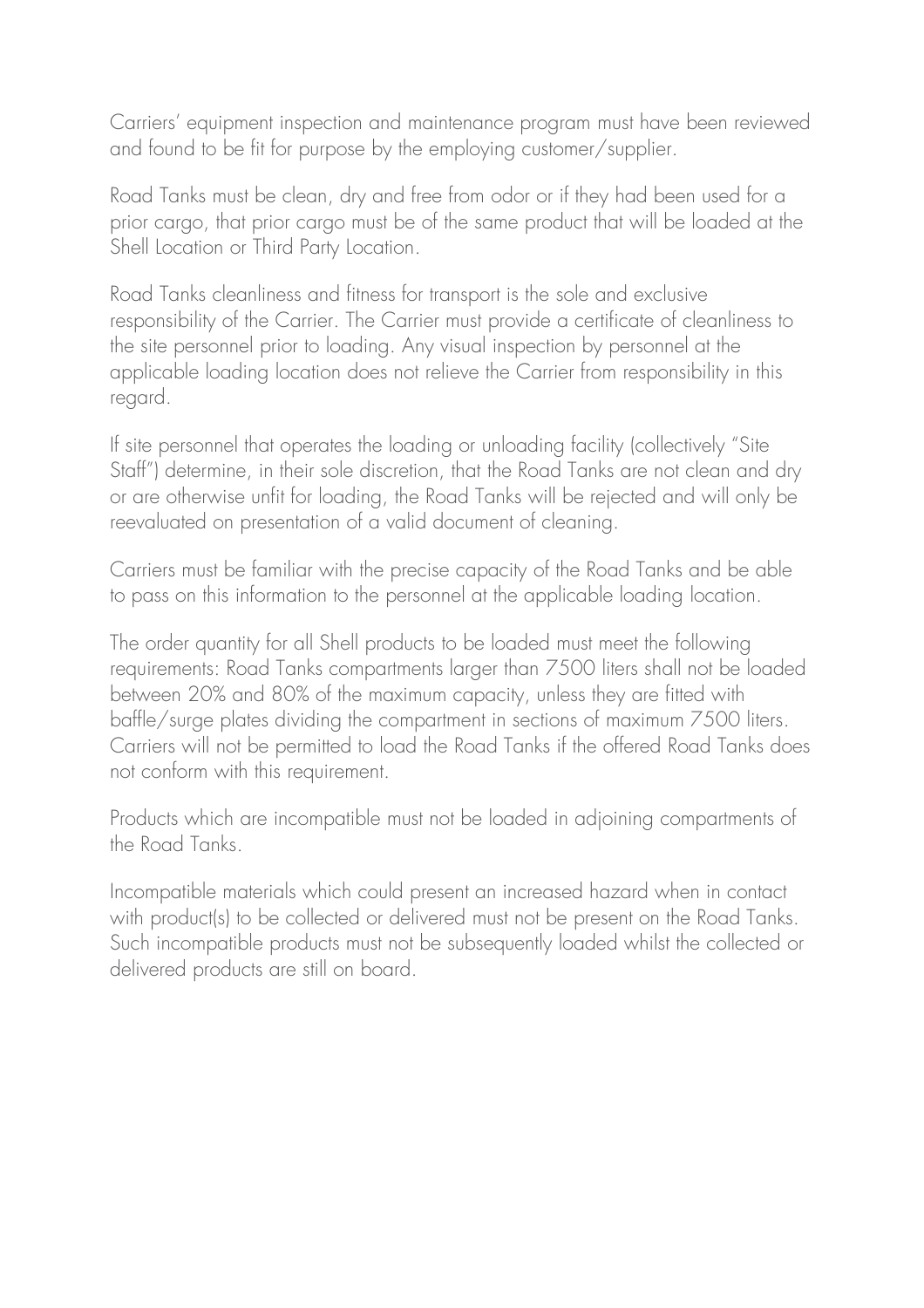### General Requirement 8: Prohibited products

The following products are not allowed for collection by road, without prior written approval by Shell:

- $\blacksquare$  Ethylene oxide (EO)
- Butadiene (BD)
- Propylene oxide (PO)
- **•** Ethylene
- Propylene
- Benzene (& Pygas)
- MPG USP, IPA GMP/USP & Acetone NF
- **•** Toluene Di Isocyanate (TDI)

### General Requirement 9: Documents

The documents identified below must be presented by the Carrier at the applicable gate/site entrance of loading/ unloading/ drop off location:

A written loading order specifying:

- **•** Indent number
- **•** Product and quantity to be loaded or unloaded
- Destination of the product, if applicable
- **•** Carrier's company name
- Driver's name
- Road tank license numbers
- Way of transport (ferry, road, combined road rail) (Carriers declaration)
- Weighing ticket
- Delivery note,
- Certificate of analysis,
- Certificate of cleanliness and transport document,
- the required dangerous goods information

AP specific: Carrier must have emergency response instructions. These instructions shall be provided by the Carrier company to drivers in language(s) that drivers can read and understand. Carriers shall be fully conversant with the hazard(s) of the product(s) they are transporting for loading or unloading.

Should any Road Tanks arrive without the documents as mandated by law, then:

■ it will not be permitted to enter the site and loading/unloading will not take place or will be delayed.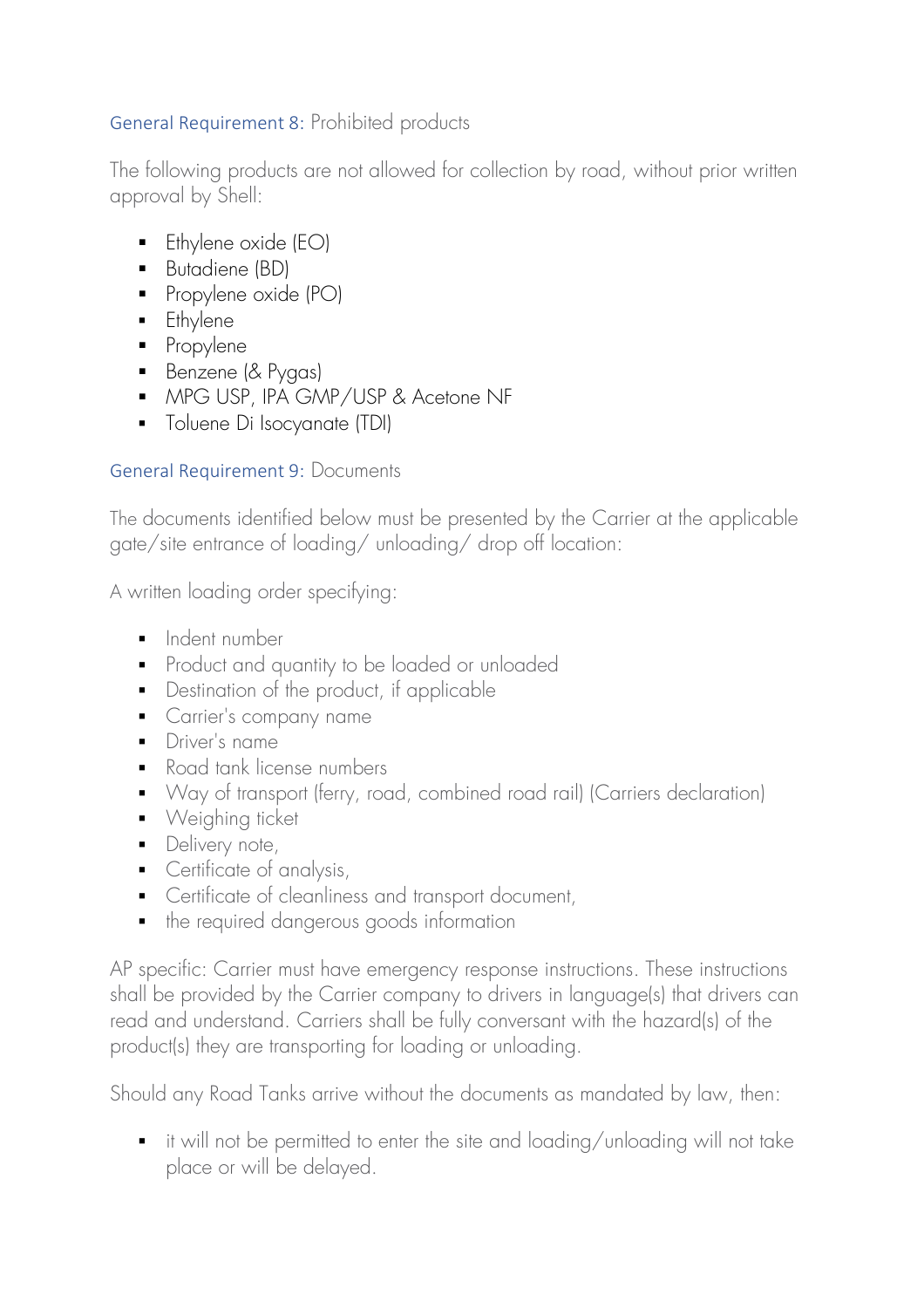#### General Requirement 10: Capacity and Weight Restrictions

Road Tanks capacity: Before loading, Carriers must verify that the Road Tanks can accommodate the quantity to be transferred. Under no circumstances will Shell Locations or Third Party Locations (as the case may be) load a Road Tank more than the applicable legal weight limits between the Shell Location or Third Party Location and destination. Where necessary, Shell Locations or Third Party Locations will reduce the order quantity to bring the loaded quantity within these legal limits.

Loading of Liquids into Multiple Compartments: Carriers must ensure that the loading is conducted according to the load plan provided by the Shell Location or Third Party Location.

Connections: Carriers must be familiar with the related equipment of the Road Tanks, e.g. (un)loading valves, pressure/vapor return connections, number and capacity of compartments, hoses, couplings and gauges.

Permission to Load/Unload: Carriers are only allowed to operate equipment on the Road Tanks such as valves, compressor and pump after explicit approval of the site operator. Carriers must not operate site equipment, except for connecting hoses to truck. Only site operators may operate the storage tank valves, pressure valves and the pump.

Road Tanks Weight Restrictions: Carriers, in co-operation with the Site Staff, must ensure that the maximum permissible Road Tanks gross weight is not exceeded. During loading of the Road Tanks, Carriers should take all possible precautions not to exceed the maximum permissible axle weight and never exceed applicable legal weight limits between the Shell Location or Third Party Location and destination. Where necessary, Shell Locations or Third Party Locations will reduce the order quantity to bring the loaded quantity within these legal limits

Pre-departure labelling, placarding and documentation:

(a) Prior to departure, the way-bill must be fully completed by the Carrier. The Carrier shall always be responsible for the proper issuance of transport documentation and accompanying documents, such as permits, licenses, notifications, certificates in line with the applicable law.

(b) Carriers must ensure that the correct hazard markings and placards have been affixed to the Road Tanks.